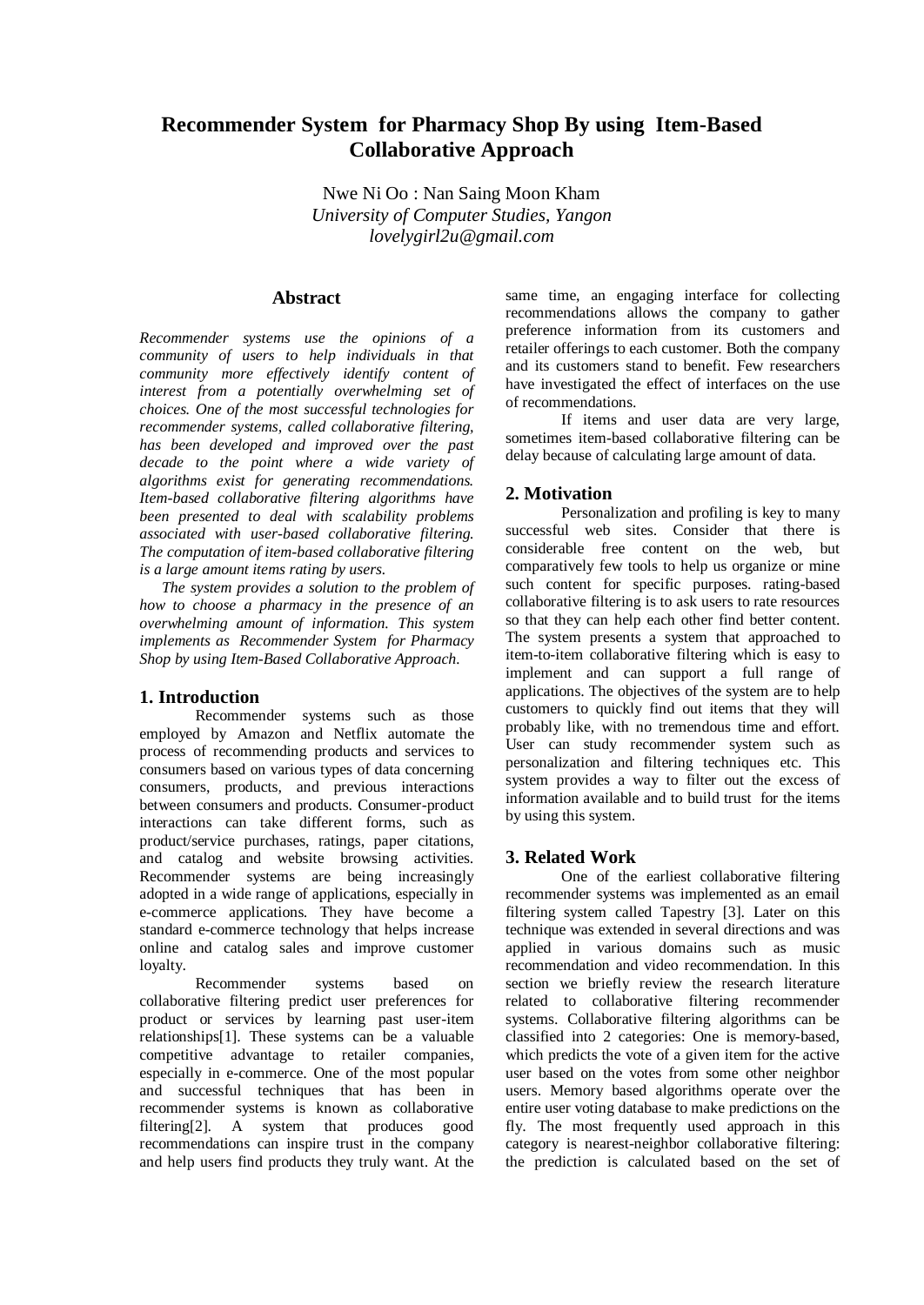nearest-neighbor users for the active user (user-based collaborative filtering approach) or, nearest neighbor items of the given item (item-based collaborative filtering approach).

#### **4. Overview of Recommender System**

In this section, the system introduces the background theories used to implement the Recommender System.

### **4.1 Recommender System**

Recommender systems apply data analysis techniques to the problem of helping users find the items they would like to purchase at E-Commerce sites by producing a predicted likeliness score. Recommendation algorithms are best known for their use on e-commerce Web sites, where they use input about a customer's interests to generate a list of recommended items. Many popular e-commerce web sites-Amazon.com for example - have adopted this technique in making their online shopping system more efficient. Many applications use only the items that customers purchase and explicitly rate to represent their interests, but they can also use other attributes, including items viewed, demographic data, subject interests, and favorite artists [4].

At other online recommendation systems [4] use recommendation algorithms to personalize the online store for each customer. The store radically changes based on customer interests. E-commerce recommendation algorithms often operate in a challenging environment. For example:

- A large retailer might have huge amounts of data, tens of millions of customers and millions of distinct catalog items.
- Many applications require the results set to be returned in real time, in no more than half a second, while still producing high-quality recommendations.
- New customers typically have extremely limited information, based on only a few purchases or product ratings.
- Older customers can have a glut of information, based on thousands of purchases and ratings.
- Customer data is volatile: Each interaction provides valuable customer data, and the algorithm must respond immediately to new information.

Most recommendation algorithms start by finding a set of customers whose purchased and rated items overlap the user's purchased and rated items. The algorithm aggregates items from these similar customers, eliminates items the user has already purchased or rated, and recommends the remaining items to the user. For each of the user's purchased

and rated items, the algorithm attempts to find similar items. It then aggregates the similar items and recommends them.

## **4.2 Personalization Techniques**

The most common personalization techniques are Content-Based Filtering, Collaborative Filtering, Rule-Based Filtering and Web Usage Mining

## **4.2.1 Collaborative Filtering**

Collaborative filtering systems predict a user's interest in new items based on the recommendations of other people with similar interests [5]. Collaborative filtering compares a user's tastes with those of other users in order to build up a picture of like-minded people. The choice of content is then based on the assumption that this particular use will value what like-minded people also enjoyed. The user's tastes are either inferred from previous actions are else measured directly by asking the user to rate products.

The user's interests are compared with those of other customers to generate titles that are then recommended during interaction. This is a method echoed by a number of online retailers, and it is also use to power recommendation engines for entertainment and television viewing.

The collaborative approach to recommendation is very different: Rather than recommend items because they are similar to items a user has liked in the past, this system recommends items other similar users have liked. Rather than compute the similarity of the items, this system computes the similarity of the users. Typically, for each user a set of "nearest neighbor" users are found with whose past ratings there is the strongest correlation. Scores for unseen items are predicted based on a combination of the scores known from the nearest neighbors [6]. To predict the rating value of a given item for an active user, a subset of neighbor users are chosen based on their similarity to the active user – called nearestneighbor users – and their ratings of the given item are aggregated to generate the prediction value for it.

There are two kinds of collaborative filtering. They are:

 User-Based collaborative filtering (also known as traditional collaborative filtering or user-to use collaborative filtering or memory-based method) and Item-based collaborative filtering (also known as item-to-item collaborative filtering or model-based method).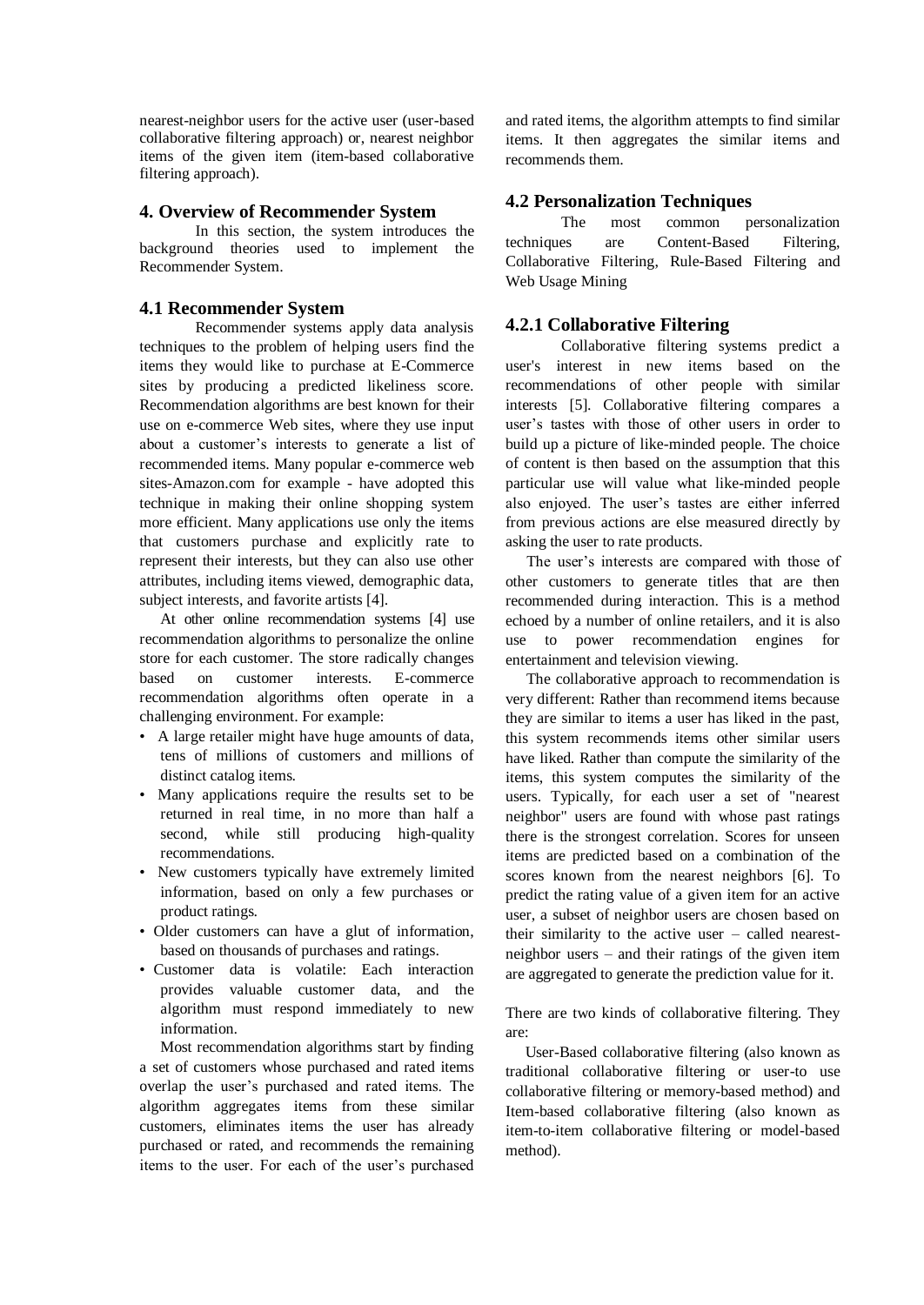# **4.2.1.1 Challenges of user-based Collaborative filtering**

Although the user-based collaborative filtering systems have been very successful in the past, their widespread use has revealed some potential challenges such as sparsity and scalability[7].

Sparsity : In most real-world cases, users rate only a very small percentage of items. This causes data sets to become sparse. In such cases, the recommendation engine cannot provide precise proposals, due to lack of information.

Scalability: One of the major drawbacks of the userbased Collaborative Filtering systems in general is that they do not scale well. The user-based method does little or no offline computation, and its online computation scales with the number of users and items. The computational complexity of these methods grows linearly with the number of users and items, which in commercial applications can each grow to be several million.

The weakness of the user-based Collaborative Filtering algorithm led to explore alternative recommender system algorithms. The item-based collaborative filtering addresses these challenges, especially the scalability challenge.

## **5. Proposed System**

This paper is intended to approach recommender system for pharmacy shop by using item based collaborative filtering.

## **5.1 Item-Based Collaborative Filtering (IBCF)**

This method analyzes the relationships between items rather than between users, because item relationships are relatively static. Similarity relations for items are computed offline. Item-Based methods are also known as model-based methods.

The item-based collaborative filtering method makes recommendations according to the following simple step by step procedure:

- 1. Users are requested to give numeric ratings to the items.
- 2. A recommender system correlates the ratings in order to determine which item's ratings are the most similar to other item's ratings.
- 3. The system predicts ratings of new items for the target user, based on the ratings of similar items already rated by the users.
- 4. Then, if these new items seem to be preferred, the system recommended them to the user.



Figure .1 Overview of System Design

In this system, users are requested to give ratings to the items. Rating values are numeric. This system calculate item-item similarity over items. And then this system predicts and recommends items to the active user.

## **5.2 Item Similarity Computation**

One critical step in the item-based collaborative filtering algorithm is to compute the similarity between items and then to select the most similar items. The basic idea in similarity computation between two items *i* and *j* is to first isolate the users who have rated both of these items and then to apply a similarity computation technique to determine the similarity *si, j* .

There are a number of different ways to compute the similarity between items. The most commonly used similarity computation methods are :

- Cosine-based similarity
- Correlation-based similarity
- Adjusted-cosine similarity

## **5.3 Adjusted Cosine Similarity**

One fundamental difference between the similarity computation in user-based Collaborative Filtering and item-based Collaborative Filtering is that in case of user-based CF the similarity is computed along the rows of the matrix but in case of the item-based Collaborative Filtering the similarity is computed along the columns i.e., each pair in the co-rated set corresponds to a different user. Computing similarity using basic cosine measure in item-based case has one important drawback–the difference in rating scale between different users are not taken into account. The adjusted cosine similarity offsets this drawback by subtracting. The corresponding user average from each co-rated pair.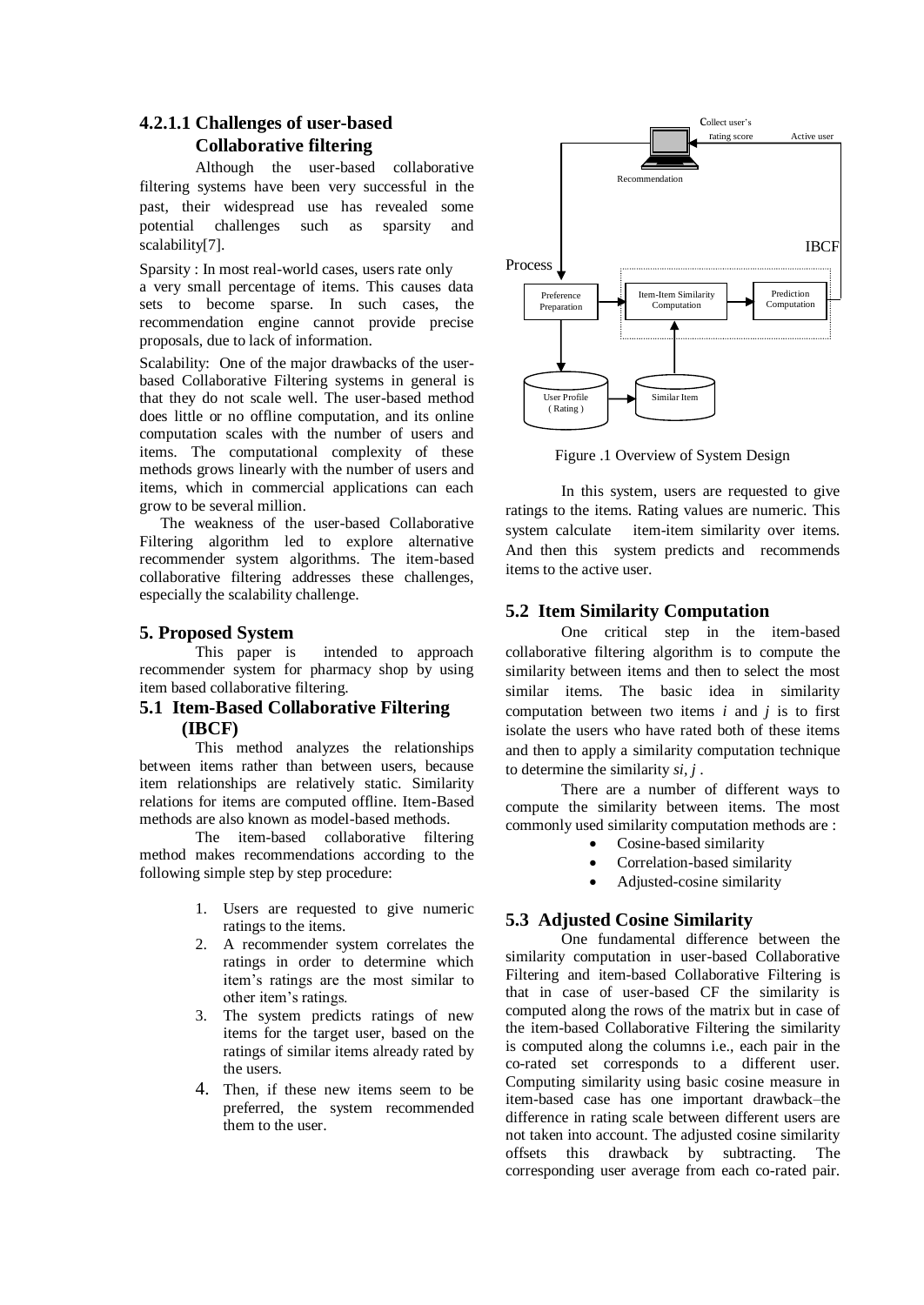Formally, the similarity between items *i* and *j* using this scheme is given by

$$
sim(i, j) = \frac{\sum_{u \in U(Ru, i - R^-u)}(Ru, i - R^-u)}{\sqrt{\sum_{u \in U}(Ru, i - R^-u)^2} \sum_{u \in U(Ru, j - R^-u)} 2}
$$

|         | 11             | 12 | I3 | I <sub>4</sub> | I5 |
|---------|----------------|----|----|----------------|----|
| Aye Aye |                | 4  |    |                | 4  |
| Mya Mya | 4              |    |    | 2              |    |
| Aung    | $\overline{4}$ | h  | -  | $\overline{a}$ | 3  |
| Than    | $\overline{c}$ | 4  | o  | $\Omega$       | 5  |

$$
sim(i, j) = \frac{(1-3.2)^*(4-3.25)^*(2-3.25)^*(4-3.25)^*(3-3.25)+(4-3.25)^*(4-3.5)}{\sqrt{\frac{2}{((1-3.2)^*(4-3.25)^{+(4-3.25)^*(4-3.25)})}\sqrt{\frac{2}{((4-3.2)^*(4-3.25)^{+(4-3.25)^+(4-3.25)^+(4-3.25)^+}}}} - 0.799
$$

### **5.4 Prediction Computation**

The most important step in a collaborative filtering system is to generate the output interface in terms of prediction.

Once we isolate the set of most similar items based on the similarity measures, the next step is to look into the target users ratings and use a technique to obtain predictions.

 The following equation (Weighted Sum) is used to compute the prediction on an item *i* for a user *u* by computing the sum of the ratings given by the user on the items similar to *i* .

Each ratings is weighted by the corresponding similarity *s i, j* between items *i* and *j* . Formally, using the notion we can denote the prediction *Pu,i* as

$$
Pu, i \quad \frac{\Sigma \text{ all similar items, } N(si, N * Ru, N)}{\Sigma \text{ all similar items, } N(|si, N|)}
$$

|                | 11      | <i><b>I2</b></i> | <b>I</b> 3 | 14      | <b>I5</b> |
|----------------|---------|------------------|------------|---------|-----------|
| 11             |         | $-0.79$          | 0.22       | 0.01    | $-0.6$    |
| I2             | $-0.79$ |                  | $-0.42$    | 0.20    | 0.95      |
| I3             | 0.22    | $-0.42$          |            | $-0.11$ | $-0.46$   |
| 14             | 0.01    | 0.20             | $-0.11$    |         | 0.02      |
| I <sub>5</sub> | $-0.6$  | 0.95             | -0.46      | 0.02    |           |

P(Than Than, I4) = 
$$
\frac{(0.20*4) + (0.02*5)}{0.20 + 0.02} = 4.09 = 4
$$

Basically, this approach tries to capture how the active user rates the similar items. The weighted sum is scaled by the sum of the similarity terms to make sure the prediction is within the predefined range.

### **5.5 Database Design of the System**

| Table 1 : User Table |  |  |
|----------------------|--|--|
|----------------------|--|--|

| <b>UserTable</b> |                 |  |  |
|------------------|-----------------|--|--|
| UserID           | int             |  |  |
| UserName         | varchar $(100)$ |  |  |
| Password         | varchar $(50)$  |  |  |
| AdultChild       | int             |  |  |
| Email            | varchar $(50)$  |  |  |
| RegDate          | datetime        |  |  |
| Role             | varchar $(20)$  |  |  |

Table 2 : Category Table

| <b>Category Table</b> |                |  |  |  |
|-----------------------|----------------|--|--|--|
| CategoryID            | int            |  |  |  |
| CategoryName          | varchar $(50)$ |  |  |  |

#### Table 3 : Sub Category Table

| <b>Sub Category Table</b> |                |  |  |
|---------------------------|----------------|--|--|
| SubCategoryID             | int            |  |  |
| SubCategoryName           | varchar $(50)$ |  |  |

#### Table 4 : Item Table

| <b>Item Table</b> |               |  |  |
|-------------------|---------------|--|--|
| <b>ItemID</b>     | int           |  |  |
| CategoryID        | int           |  |  |
| SubCategoryID     | int           |  |  |
| <b>ItemName</b>   | varchar (100) |  |  |
| Composition       | varchar (200) |  |  |
| Actions           | varchar (200) |  |  |
| Dosage            | varchar (200) |  |  |
| ItemImage         | varchar (100) |  |  |
| Description       | varchar (200) |  |  |
| AdultChild        | int           |  |  |

| Table 5 : User Item Rating Table |  |  |  |  |
|----------------------------------|--|--|--|--|
|----------------------------------|--|--|--|--|

| <b>User Item Rating Table</b> |     |  |
|-------------------------------|-----|--|
| UserItemID                    | int |  |
| UserID                        | int |  |
| <b>ItemID</b>                 | int |  |
| Rating                        | int |  |

In this system, all data are stored in the database. When users rate the items, this system stored user ratings to the rating table. When user wants to know recommendation value, this system calculate item-item similarity and predict the recommendation items.

#### **6. Future Work**

This system can extend to improve the accuracy of recommendation to deliver personalized services. The system can be extended by combining the content-based filtering and the collaborative filtering for future work.